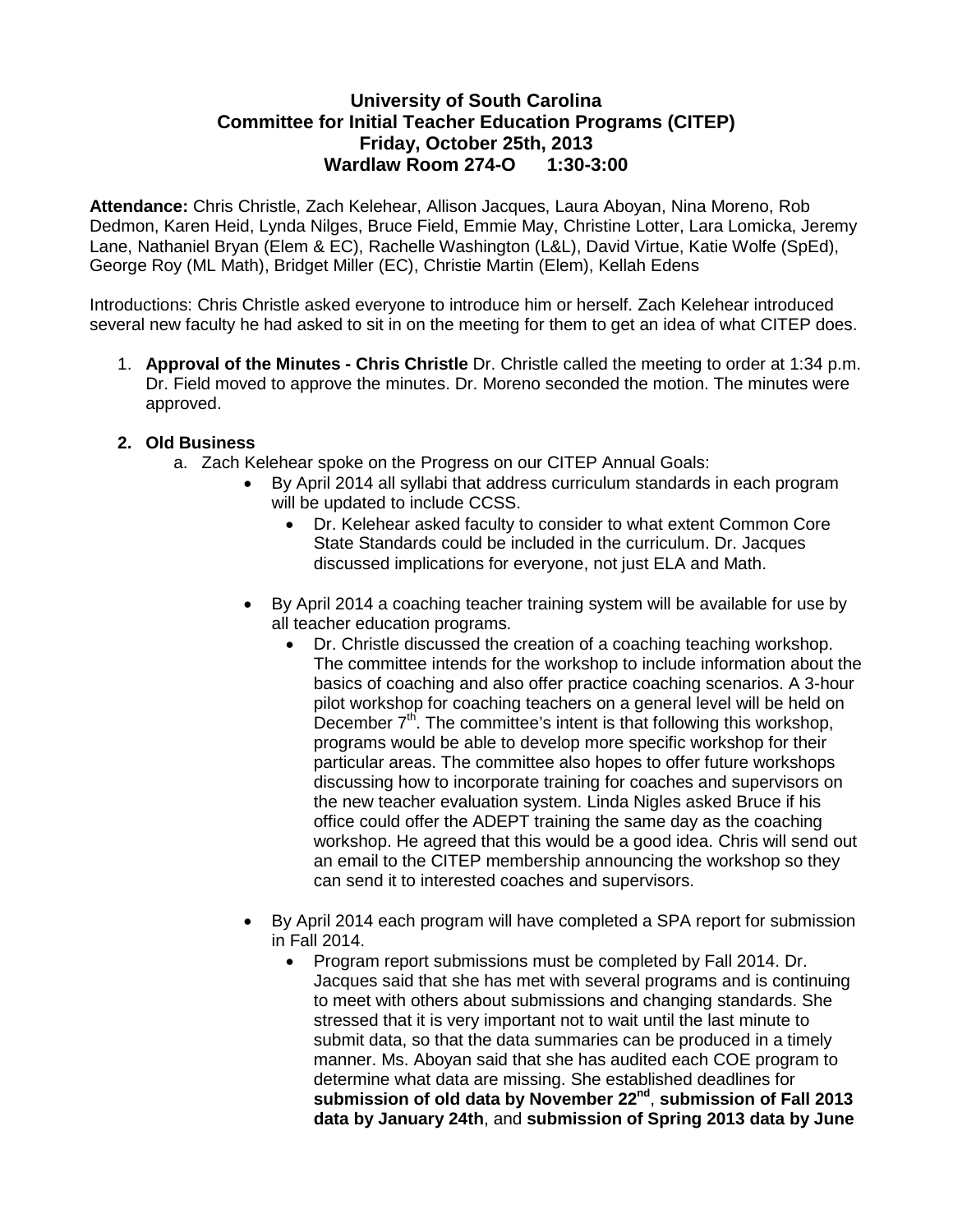**15th.** Dr. Virtue asked if spring data needed to be included in the program reports. Dr. Jacques said that if there are enough administrations of each assessment without spring data, they do not need to be included.

## **3. New Business:**

- a. Bruce Field
	- TB Tests and Criminal Background Checks<br>Since we have students in schools bet
		- Since we have students in schools before student teaching, we should have extra background checks. Richland One already requires additional checks through their internal system. Lexington 1 and Lexington-Richland School District 5 are requiring proof of a negative TB test for everyone in the schools in any capacity, including practica, courses taught in schools, and internships. After conversation with districts, USC must provide proof of a negative TB test and a SLED check for every student who goes into any school for any reason. USC will require students to have the TB test and require students to carry the burden of getting the SLED check. Dr. Field plans to implement this policy beginning in Fall 2014. Students will still need to follow the current process for fingerprinting for student teaching. Dr. Lane suggested that this new process be embedded into a specific course. Dr. Field agreed, stating that the process will vary a bit by program.
	- New SC Educator Evaluation System
		- The SC Department of Education is designing a new system of educator evaluation to incorporate value-added measures. Teachers will be evaluated the same way as before, but now there will also be valueadded components, to focus on student growth rather than achievement. There will also be a component concerning collective school growth. There are two different evaluation systems being piloted this year, TAP and Enhanced ADEPT. Full implementation of a new evaluation system is expected in Fall 2014. Dr. Field has put together a workshop on Thursday, December  $5<sup>th</sup>$  from 4-6 p.m. to explain more about the new system and the process for implementation. Dr. Virtue asked what other institutions around the state are doing in response to this. Dr. Field said that he doesn't know yet, but it is one of the agenda items for the 31 Deans' Meeting in January.
	- I-95 Corridor Scholarship
		- Beginning in Spring 2014, there are six, \$1000 scholarships for student teachers teaching along the I-95 corridor. Logistics will need to be worked out on a program-to-program basis, and coordinated through Dr. Field's office. Fairfield Co. will also offer scholarships for student teaching.
- b. Rob Dedmon and Allison Jacques
	- Changes in Praxis Testing
		- Praxis I is now Praxis Core. While the test itself has changed, there continue to be three sections – reading, writing, and math. Mr. Dedmon requested that all programs update their materials to reflect this change. Students can continue to take Praxis I through August 31, 2014. They must pass all three sections of the same test. They cannot mix and match scores from the Praxis I and Praxis Core. The Praxis Core is only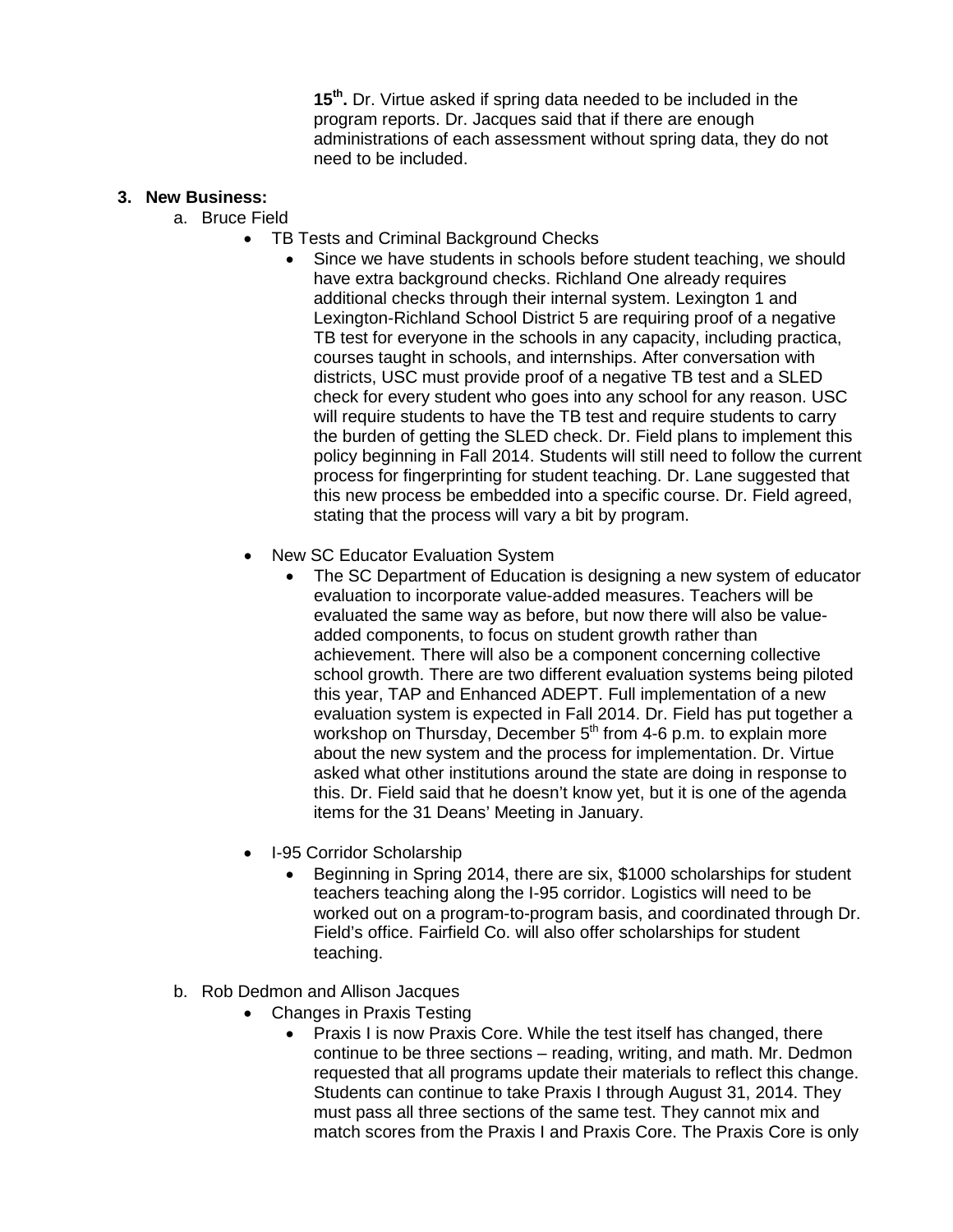available via computer. Students can still exempt the Praxis Core through their ACT or SAT scores. The Praxis Core covers the same content as the Praxis I, but is a lengthier and more time-consuming exam. Test preparation is available through Office of Student Affairs.

- There have been several changes made in the required Praxis II exams. Dr. Jacques said that the SCDE is considering changing additional tests, one of which is the Elementary Praxis II. The proposed change would focus more on content and less on pedagogy. Dr. Jacques indicated that the change would be of interest to Special Education programs since their candidates currently take the Elementary Praxis exam to become "Highly Qualified" in Special Education, as required in Title II, Part A of No Child Left Behind. The SCDE is also moving away from general science licensure, and focusing more on licensure in a specific discipline. Teachers would then be able to obtain general science licensure as an add-on. Dr. Lotter commented that her students rarely get hired unless they have a general science licensure.
- Kellah Edens explained the changes being made in EDPY 401/401P:
	- The changes in EDPY 401 will go into effect in Fall 2015. Because many programs no longer require the associated practicum, the EDPY faculty decided to delete EDPY 401P from the course offerings. They are still planning to offer EDPY 401, and will embed field experiences within the course. The last offering of 401P will be spring 2015. Ms. May asked how students will have the hours to earn a cognate in education without the practicum. Mr. Dedmon said that this change may require changes to the curriculum listed in the bulletin.
- c. Higher Ed Issues and Policies: How they affect us
	- Dr. Christle pointed out the new website available that rates colleges and universities, the college scorecard, and suggested we keep up with issues affecting the teaching profession.
	- President Obama's plan for evaluating IHEs: <http://www.whitehouse.gov/issues/education/higher-education> [http://www.insidehighered.com/news/2013/09/05/margaret-spellings-reacts-](http://www.insidehighered.com/news/2013/09/05/margaret-spellings-reacts-obama-higher-education-plan)

## [obama-higher-education-plan](http://www.insidehighered.com/news/2013/09/05/margaret-spellings-reacts-obama-higher-education-plan)

Zach Kelehear brought up a website that shows the percentage of low-income students in the nation, showing that low-income children are the majority in public schools in 17 states, 13 of which are in the South. The report suggests we need to improve how we educate low-income students. Dr. Christle asked, "What does it mean to teach children in poverty? How do we train our students to adequately teach impoverished children?" Dr. Edens said that some institutions in the state are developing courses to focus on dealing with children in poverty. Dr. Jacques said that the SCDE offers an add-on endorsement in this area. Francis Marion is leading the charge on developing the coursework, but the PEU might consider developing course work to offer candidates the opportunity to earn courses for that add on.

• Dr. Christle reported that a provision was included in the bill Congress passed to reopen the government that now gives Teach for America participants highly-qualified status for two years. She discussed that we are under pressure from competition of online institutions and alternative certification programs. She suggested we really need to advertise what we